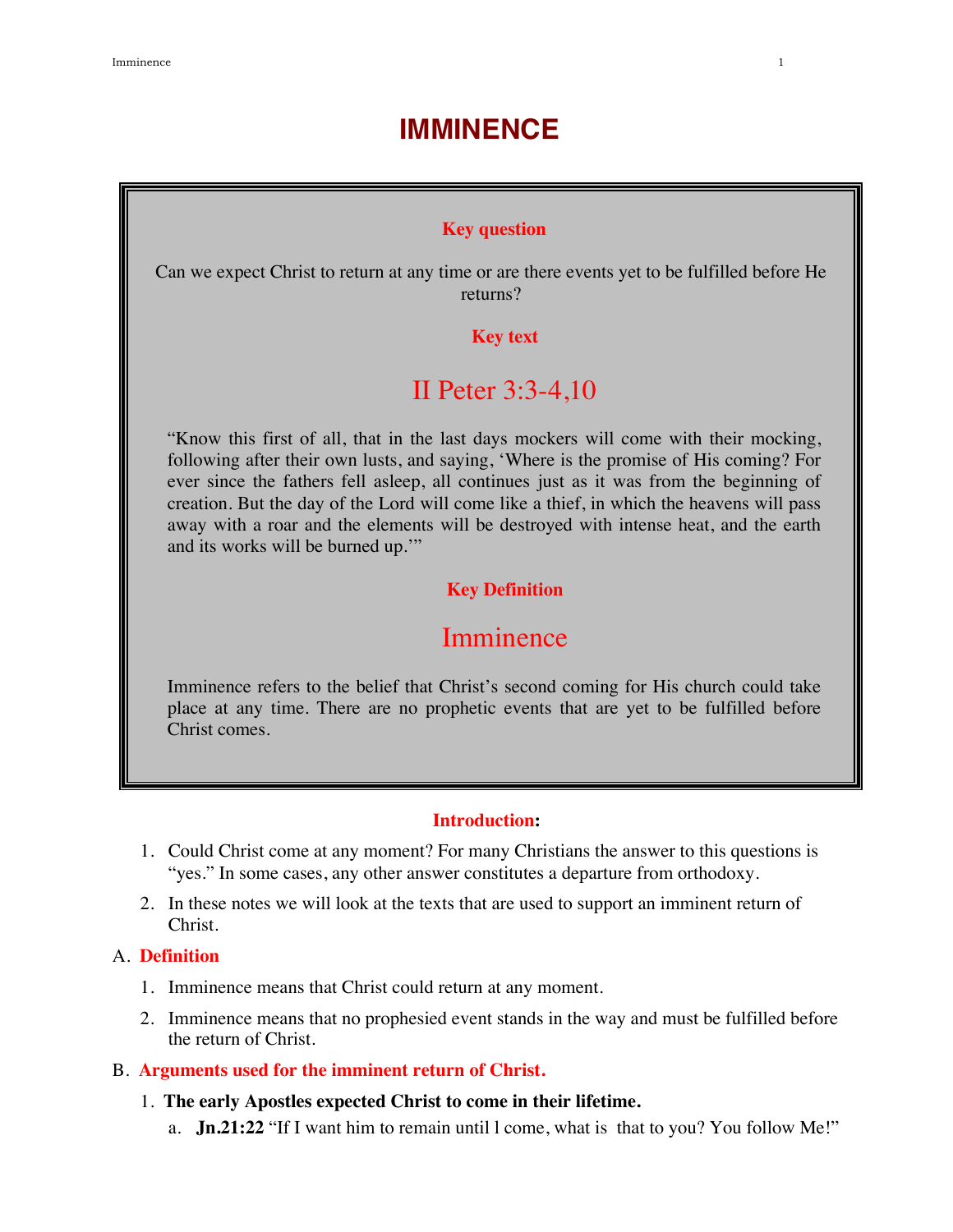b. **I Cor.7:29-31** "But this I say, brethren, that time has been shortened, so that from now on both those who have wives should be as though they had none; and those who weep, as thought they did not weep; and those who rejoice, as thought they did not rejoice; and those who buy, as thought they did not possess; and those who use the world, as though they did not make full use of it; for the form of this world is passing away."

#### 2. **The church is commanded to watch for the Lord.**

- a. **Jn.14:3** "And if I go and prepare a place for you, I will come again, and receive you to Myself; that where I am, there you may be also."
- b. **Acts 1:11** "Men of Galilee, why do you stand looking into the sky? This Jesus, who has been taken up from you into heaven, will come in just the same way as you have watched Him go into heaven."
- c. **I Cor.15:51-52** "Behold, I tell you a mystery; we shall not all sleep, but we shall all be changed, in a moment, in the twinkling of an eye, at the last trumpet; for the trumpet will sound, and the dead will be raised imperishable, and we shall be changed."
- d. **Phil. 3:20-21** "For our citizenship is in heaven from which also we eagerly **wait for** a Savior, the Lord Jesus Christ; who will transform the body of our humble state into conformity with the body of His glory, by the exertion of the power that He has even to subject all things to Himself." APEKDEXOMAI "await eagerly"
- e. **Phil.4:5** "Let your forbearing spirit be known to all men. The Lord is **near**." EGGUS "near"
- f. **Col.3:4** "When Christ, who is our life is revealed, then you also will be revealed with Him in glory."
- g. **I Thess.1:10** ". . . and **to wait** for His Son from heaven, whom He raised from the dead, that is Jesus, who delivers us from the wrath to come." ANAMENO "wait for, expect"
- h. **I Thess.4:16-18** "For the Lord Himself will descend from heaven with a shout, with the voice of the archangel, and with the trumpet of God; and the dead in Christ shall rise first. Then we who are alive and remain shall be caught up together with them in the clouds to meet the Lord in the air, and thus we shall always be with the Lord. Therefore comfort one another with these words."
- i. **I Thess.5:6-9** ". . . so then let us not sleep as others do, but let us **be alert** and sober." GREGOREO "to be or keep awake"
- j. **I Tim.6:14** ". . . that you keep the commandment without stain or reproach, until the appearing of our Lord Jesus Christ."
- k. **Titus 2:13** ". . . **looking for** the blessed hope and the appearing of the glory of our great God and Savior, Christ Jesus." PROSDEXOMAI "wait for, expect"
- l. **Jas.5:7-9** "Be patient, therefore, brethren, until the coming of the Lord. Behold, the farmer **waits** for the precious produce of the soil, being patient about it, until it gets the early and later rains. You too be patient; strengthen your hearts, for the coming of the Lord is at hand. Do not complain, brethren against one another, that you yourselves may not be judged; behold, the judge is standing right at the door." EKDEXOMAI "expect, wait for"
- m. **I Pet.1:13** "Therefore, gird your minds for action, **keep sober** in spirit, fix your hope completely on the grace to be brought to you at the revelation of Jesus Christ." NEPHO "be sober, self-controlled, free from excess"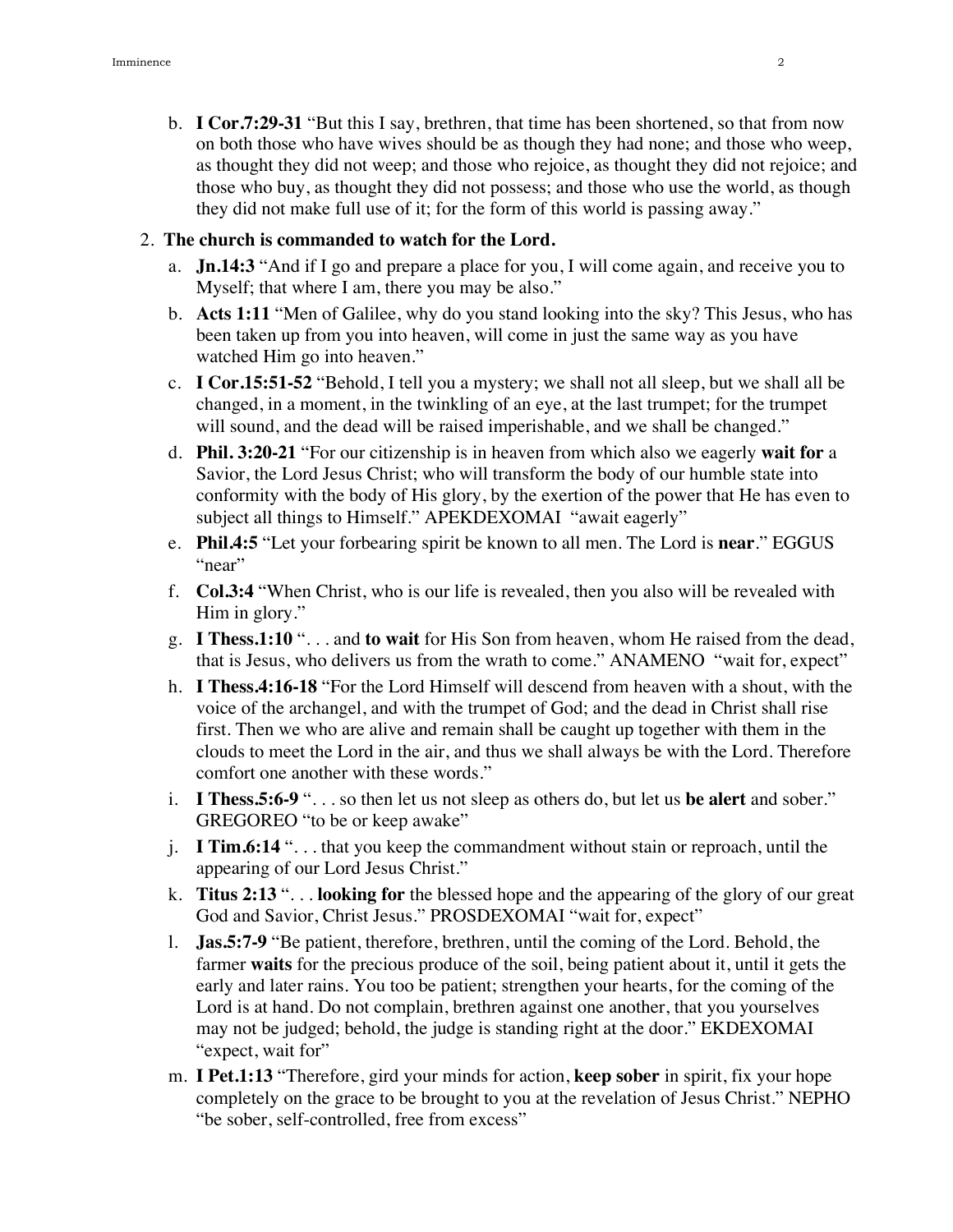- n. **II Pet.3:3-4,10** "Know this first of all, that in the last days mockers will come with their mocking, following after their own lusts, and saying, 'Where is the promise of His coming? For ever since the fathers fell asleep, all continues just as it was from the beginning of creation.'" "But the day of the Lord will come like a thief, in which the heavens will pass away with a roar and the elements will be destroyed with intense heat, and the earth and its works will be burned up."
- o. **Rev.3:3** "Remember therefore what you have received and heard; and keep it, and repent. If therefore you will not wake up, I will come like a thief, and you will not know at what hour I will come upon you."
- p. **Rev.22:20** "He who testifies to these things says, 'Yes, I am coming quickly,' Amen, Come, Lord Jesus."
- 3. **"Maranatha!"** A common greeting in the early church which means "The Lord is coming." I Cor.16:22
- 4. The parable of the delinquent slave (non believer) who assumes that his master will not come soon so he is irresponsible. Matt.24:45-51
- 5. The parable of the delinquent virgins (false believers) who are not prepared to wait while the Lord tarries. Matt.25:1-13
- 6. The parable of the fearful servant who did not invest his talents wisely. Matt.25:14-30

#### C. **Problems with a doctrine of imminence**.

- 1**.** Words used in the NT for an attitude of expectancy toward the coming of Christ are words that do not imply imminence.
	- a. **PROSDEXOMAI "wait for, expect"** Paul uses it to describe his waiting for the resurrection of the unjust in Acts 24:15 which is not imminent.
	- b. **EKDEXOMAI "expect, wait for"**
	- c. **APEKDEXOMAI "await eagerly"** Paul uses it to describe the waiting of nature for its deliverance in Rom.8:19 which is not imminent.
	- d. **NEPHO "be sober, self-controlled, free from excess"** Paul uses it to refer to general sobriety in II Tim.4:5 apart from any sense of imminence.
	- e. **GREGOREO "to be or keep awake"** This term is used of general alertness during prayer as in Matt.26:38-41.
	- f. **AGRUPNEO "be or keep oneself awake, be on the alert"** Paul uses it to refer to wakefulness in prayer in Eph.6:18.
	- g. **BLEPO "see, look at"** This is a very general word for sight.
	- h. **ANAMENO "wait for, expect"** This is the only use of this term in the NT but outside the NT it is not associated with imminence.
	- i. **EGGUS "near"** It refers to the end of all things in I Pet.4:7 which is not imminent.
- 2. There are a number of events that will precede His appearing. Matt.24:1-31
	- a. Many impostors of Christ will come and mislead many.
	- b. There will be word of wars and rumors of wars.
	- c. Famines and earthquakes in various places.